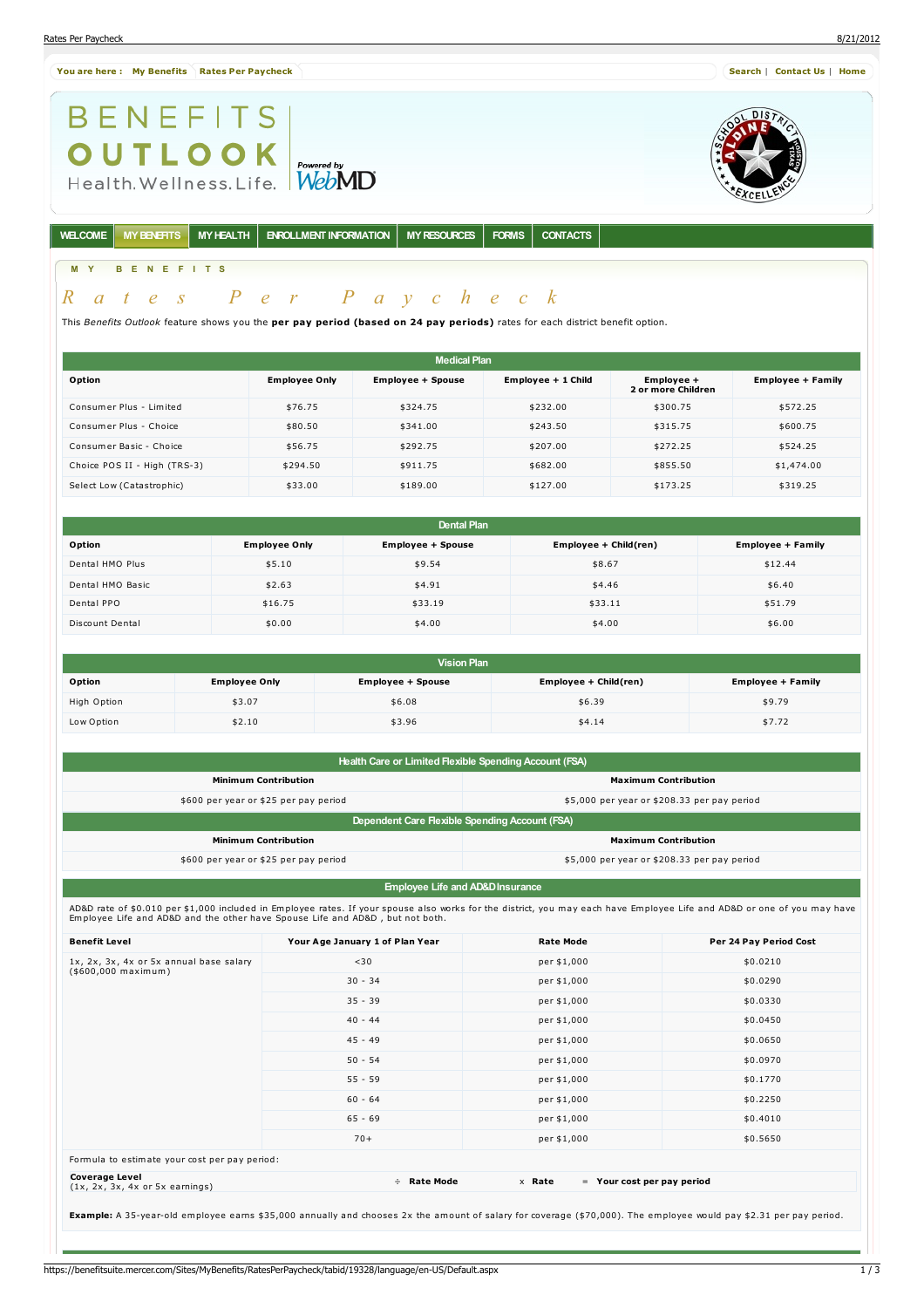AD&D rate of \$0.010 per \$1,000 included in Spouse rates. The benefit is based on your benefit level and your salary, up to the maximum benefit - the lesser of Employee Life and AD&D coverage or \$100,000.

| <b>Benefit Level</b>                                                | Your Spouse's Age January 1 of Plan<br>Year | <b>Rate Mode</b>                       | Per 24 Pay Period Cost |
|---------------------------------------------------------------------|---------------------------------------------|----------------------------------------|------------------------|
| 1x, 2x or 3x annual employee earnings<br>(\$100,000 maximum)        | $30$                                        | per \$1,000                            | \$0.0430               |
|                                                                     | $30 - 34$                                   | per \$1,000                            | \$0.0525               |
|                                                                     | $35 - 39$                                   | per \$1,000                            | \$0.0575               |
|                                                                     | $40 - 44$                                   | per \$1,000                            | \$0.0955               |
|                                                                     | $45 - 49$                                   | per \$1,000                            | \$0.1665               |
|                                                                     | $50 - 54$                                   | per \$1,000                            | \$0.2475               |
|                                                                     | $55 - 59$                                   | per \$1,000                            | \$0.4230               |
|                                                                     | $60 - 64$                                   | per \$1,000                            | \$0.4990               |
|                                                                     | $65 - 69$                                   | per \$1,000                            | \$0.8790               |
|                                                                     | $70+$                                       | per \$1,000                            | \$1.3350               |
| Formula to estimate your cost per pay period:                       |                                             |                                        |                        |
| <b>Coverage Level</b><br>$(1x, 2x \text{ or } 3x \text{ earnings})$ | <b>Rate Mode</b><br>÷                       | x Rate<br>$=$ Your cost per pay period |                        |

**Example:** An employee earns \$35,000 annually and chooses 2x the amount of salary for coverage (\$70,000) for a 35-year-old spouse. The employee would pay \$4.03 per pay period.

### **Child Life and AD&DInsurance**

If you purchase Life and AD&D coverage for yourself, you may also buy coverage for your children. A child may not be insured by more than one employee. The cost of<br>coverage for your child(ren) under each option is the same

| <b>Benefit Level</b> | <b>Rate Mode</b> | Per 24 Pay Period Cost |
|----------------------|------------------|------------------------|
| Option A: \$5,000    | Flat rate        | \$0.40                 |
| Option B: \$10,000   | Flat rate        | \$0.80                 |

## **Disability Plan**

No evidence of insurability is required. A pre-existing condition exclusion applies to any condition that was treated or medically advised in the 3 months prior to the effective date of coverage and will not be covered for the first 12 months of coverage.

| <b>Wait Period</b> | Option | Cost                                             |
|--------------------|--------|--------------------------------------------------|
| $14$ day           | 40%    | $$0.5510 \times$ Annual Base Salary ÷ 1,200      |
| 14 day             | 50%    | $$0.6965x$ Annual Base Salary $\div 1,200$       |
| 14 day             | 66.67% | $$1.3370 \times$ Annual Base Salary ÷ 1,200      |
| 30 day             | 40%    | $$0.3210 \times$ Annual Base Salary $\div 1,200$ |
| 30 day             | 50%    | $$0.4065 \times$ Annual Base Salary ÷ 1,200      |
| 30 day             | 66.67% | $$1.0270 \times$ Annual Base Salary ÷ 1,200      |
| 60 day             | 40%    | $$0.2355 \times$ Annual Base Salary ÷ 1,200      |
| 60 day             | 50%    | $$0.3530 \times$ Annual Base Salary $\div 1,200$ |
| 60 day             | 66.67% | $$0.6955 \times$ Annual Base Salary ÷ 1,200      |
| 90 day             | 40%    | $$0.2195 \times$ Annual Base Salary ÷ 1,200      |
| 90 day             | 50%    | $$0.2890 \times$ Annual Base Salary $\div 1,200$ |
| 90 day             | 66.67% | $$0.5245 \times$ Annual Base Salary ÷ 1,200      |
| $180$ day          | 40%    | $$0.1070 \times$ Annual Base Salary $\div 1,200$ |
| 180 day            | 50%    | $$0.1445 \times$ Annual Base Salary $\div 1,200$ |
| $180$ day          | 66.67% | $$0.3265 \times$ Annual Base Salary $\div 1,200$ |

|                     | Personal Legal Plan  |                          |
|---------------------|----------------------|--------------------------|
| Option              | <b>Employee Only</b> | <b>Employee + Family</b> |
| Personal Legal Plan | \$4.56               | \$6.21                   |

### **Cancer and Specified Diseases Plan**

|  | Evidence of insurability required. |  |
|--|------------------------------------|--|
|  |                                    |  |

| Option                                           | <b>Employee Only</b> | <b>Employee + Spouse</b> | Employee + Child(ren) | <b>Employee + Family</b> |
|--------------------------------------------------|----------------------|--------------------------|-----------------------|--------------------------|
| Low Option and Specified Diseases                | \$5.76               | \$9.60                   | \$7.38                | \$9.60                   |
| Low Option and Specified Diseases + ICU Rider    | \$8.76               | \$15.78                  | \$13.56               | \$15.78                  |
| Medium Option and Specified Diseases             | \$8.28               | \$14.28                  | \$10.62               | \$14.28                  |
| Medium Option and Specified Diseases + ICU Rider | \$11.28              | \$20.46                  | \$16.80               | \$20.46                  |
| High Option and Specified Diseases               | \$9.42               | \$17.10                  | \$12.48               | \$17.10                  |
| High Option and Specified Diseases + ICU Rider   | \$12.42              | \$23.28                  | \$18.66               | \$23.28                  |

**Hospital Indemnity Plan**

Guaranteed issue, no evidence of insurability required.

https://benefitsuite.mercer.com/Sites/MyBenefits/RatesPerPaycheck/tabid/19328/language/en-US/Default.aspx 2 / 3